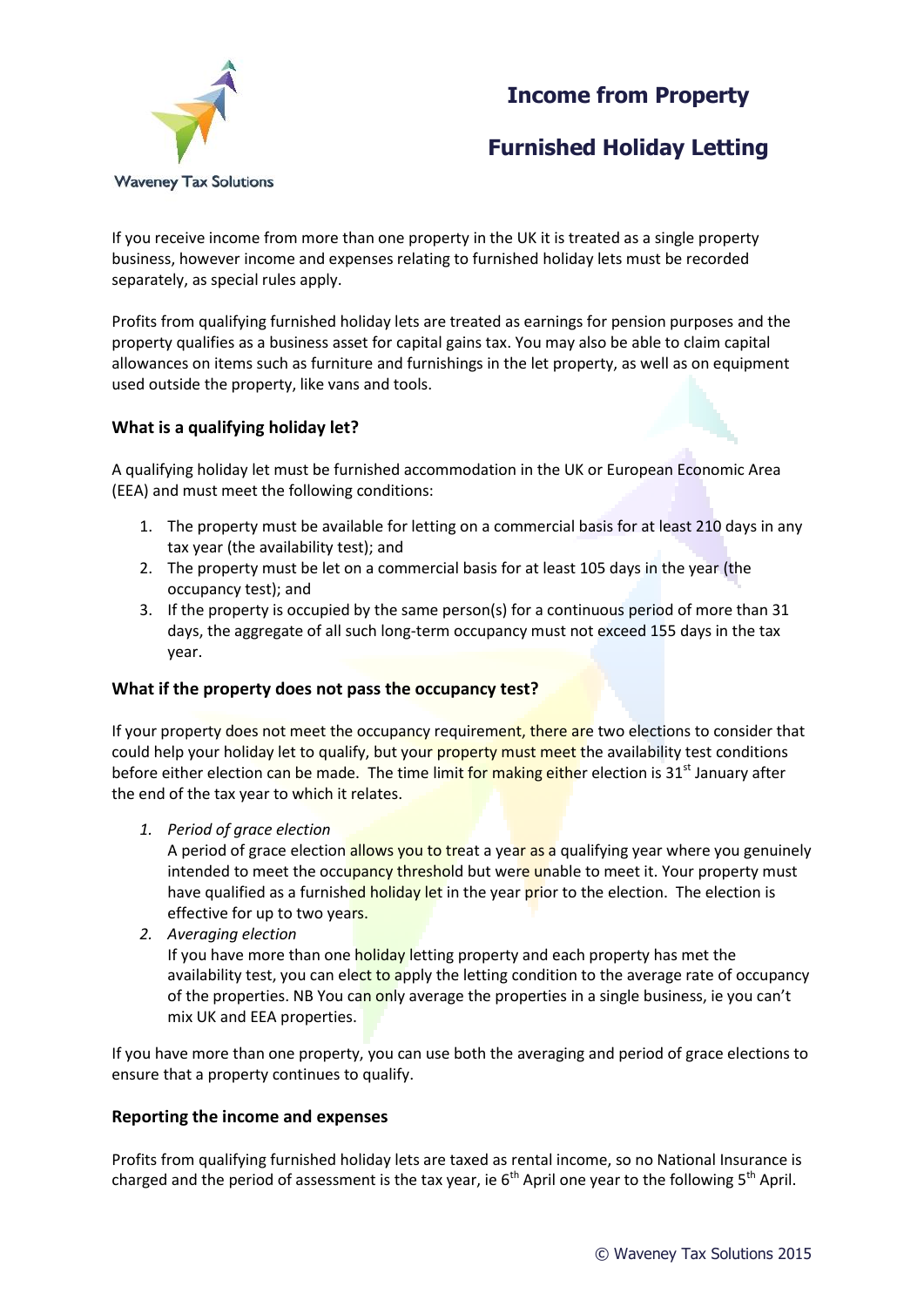### **Income from Property**



# **Furnished Holiday Letting**

All UK holiday lets are combined into one trade, as are all EEA holiday lets. It is therefore important to record the income and expenses from each separately.

Rental income and expenses are usually calculated on the 'earnings basis', ie with adjustments for amounts in arrears and in advance. HM Revenue & Customs will, however, permit use of the cash basis which is based on actual receipts and payments, where the total gross rental income does not exceed £15,000 in the year.

The expenses being claimed must be 'wholly and exclusively' for the purpose of the business. The most common types of allowable expenses are:-

- repairs including interior and exterior decorating and any repairs to furniture
- renewals replacement of smaller items, such as cutlery, bed linen etc
- services and utilities rates, water, heat & light, ground rents, insurance, gardening, cleaning etc.
- loan interest and costs if you financed the purchase of property with a mortgage, the costs of arranging that finance and the annual interest on the loan, but not any capital repayments
- professional fees property management fees, costs for renewing a lease, fees for evicting a tenant, accountancy fees etc.
- costs of letting your costs incurred in letting the property such as advertising, telephone, travel etc

In addition, you can claim capital allowances on plant, machinery, fixtures and fittings  $-$  this means things like cars, vans, tools, computers, kitchen fittings, bathrooms etc. The rules for capital allowances are complex, especially if the property ceases to qualify as a furnished holiday let, so it is advisable to seek professional guidance for this area.

The income, expenses and any capital allowances must be reported on the land and property pages of a self assessment return form each year, with an adjustment for any private use of the property.

### **Capital Gains Tax**

When you sell a property, any gain you have made is subject to capital gains tax. A qualifying furnished holiday let is deemed to be a business asset for capital gains tax purposes, so there are therefore a few reliefs that can reduce the amount of tax that would otherwise be due:

- **Entrepreneurs' relief this reduces the amount of tax charged on the gain to an effective** rate of 10% (subject to the lifetime limit, currently £10 million).
- Gift holdover relief enables you to postpone the gain by effectively transferring it to the beneficiary if you gift the property (relief is prorated if any consideration is received)
- Business asset rollover relief where you reinvest all or part of the proceeds of sale into another qualifying business asset
- Incorporation relief if you transfer the property into a limited company